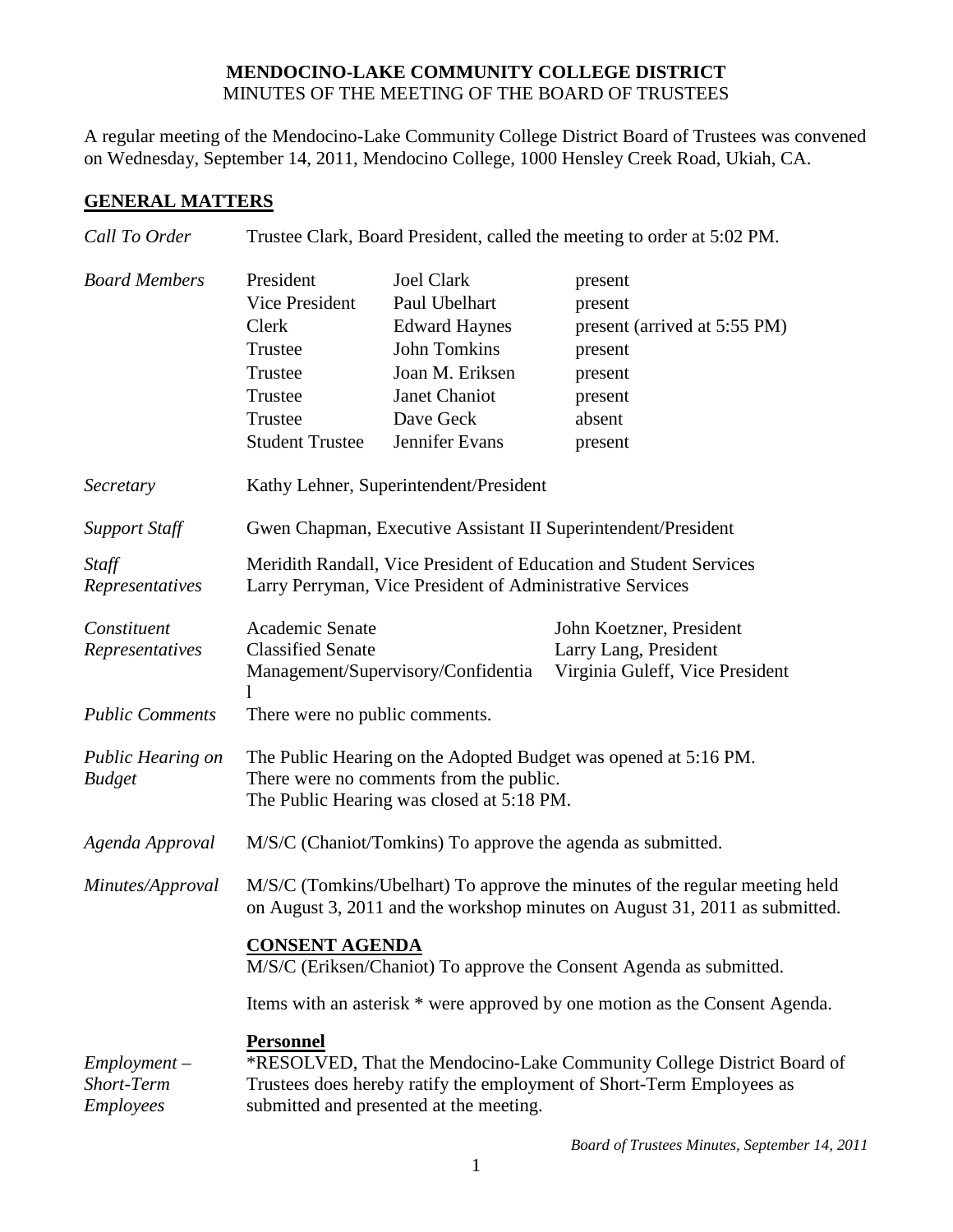| $Employment -$<br>Part-Time Faculty                        | *RESOLVED, That the Mendocino-Lake Community College District Board of<br>Trustees does hereby ratify the employment the Part-Time Faculty for Fall, 2011<br>as submitted.                                                                                                                                                                                                                                                                                                                                                                                                                                                                                                                                                                                                       |
|------------------------------------------------------------|----------------------------------------------------------------------------------------------------------------------------------------------------------------------------------------------------------------------------------------------------------------------------------------------------------------------------------------------------------------------------------------------------------------------------------------------------------------------------------------------------------------------------------------------------------------------------------------------------------------------------------------------------------------------------------------------------------------------------------------------------------------------------------|
| Volunteers                                                 | *RESOLVED, That the Mendocino-Lake Community College District Board of<br>Trustees does hereby approve the list of volunteers as submitted.                                                                                                                                                                                                                                                                                                                                                                                                                                                                                                                                                                                                                                      |
| $Employment -$<br>Professional<br>Experts                  | *RESOLVED, That the Mendocino-Lake Community College District Board of<br>Trustees does hereby employ as Professional Experts, pursuant to Education<br>Code Section 88003, Susan Era as Alcohol and Other Drugs/Human Services<br>Programs Coordinator, August 22, 2011 through May 25, 2011, and Orion<br>Walker as Sustainable Technology Program Coordinator, September 2, 2011<br>through May $31, 2012$ .                                                                                                                                                                                                                                                                                                                                                                  |
| Administrator<br>Contracts                                 | *RESOLVED, That the Mendocino-Lake Community College District Board of<br>Trustees does hereby approve administrator contracts as presented at the<br>meeting.                                                                                                                                                                                                                                                                                                                                                                                                                                                                                                                                                                                                                   |
| Contract<br>Amendments-<br>Superintendent/<br>President    | *RESOLVED, That the Mendocino-Lake Community College District Board of<br>Trustees does hereby amend the contract for the Superintendent/President as<br>submitted.                                                                                                                                                                                                                                                                                                                                                                                                                                                                                                                                                                                                              |
| <b>MPFA</b> Contract<br><b>Revisions</b>                   | *RESOLVED, That the Mendocino-Lake Community College District Board of<br>Trustees does hereby ratify the June 2, 2011 side letter with the MPFA as<br>submitted.                                                                                                                                                                                                                                                                                                                                                                                                                                                                                                                                                                                                                |
| $Accept-High$<br>Voltage Site<br><b>Electrical Upgrade</b> | <b>Other Items</b><br>*RESOLVED, That the Mendocino-Lake Community College District Board of<br>Trustees does hereby accept the High Voltage Site Electrical Upgrade project<br>from Ukiah Electric.                                                                                                                                                                                                                                                                                                                                                                                                                                                                                                                                                                             |
| Donation of<br>Vehicle                                     | *RESOLVED, That the Mendocino-Lake Community College District Board of<br>Trustees does hereby accept the 1962 Ford F500 vehicle donated to Mendocino<br>College by Ed and Donna Berry.                                                                                                                                                                                                                                                                                                                                                                                                                                                                                                                                                                                          |
| Change of Regular<br>Meeting Date $-$<br>October, 2011     | *RESOLVED, That the Mendocino-Lake Community College District Board of<br>Trustees does hereby change the regular meeting date for the month of October<br>to Wednesday, October 12, 2011.                                                                                                                                                                                                                                                                                                                                                                                                                                                                                                                                                                                       |
| 2011-12 Adopted<br><b>Budgets</b>                          | <b>ACTION ITEMS</b><br>Vice President Perryman discussed the changes in the Adopted Budget from the<br>Tentative Budget that resulted from the State's Small College Exemption from<br>further cuts. He commented that this budget is balanced as presented. There is<br>no growth revenue and no COLA (4 <sup>th</sup> straight year with no COLA) included in<br>the State's budget. Enrollment fees were increased by \$10 this fall and there is<br>another plan to increase by an additional \$10 in the spring. Currently, there is a<br>bill on the Governor's desk that would postpone this \$10 increase in enrollment<br>fees until next year.<br>M/S/C (Chaniot/Tomkins) RESOLVED, That the Mendocino-Lake Community<br>Board of Trustees Minutes, September 14, 2011 |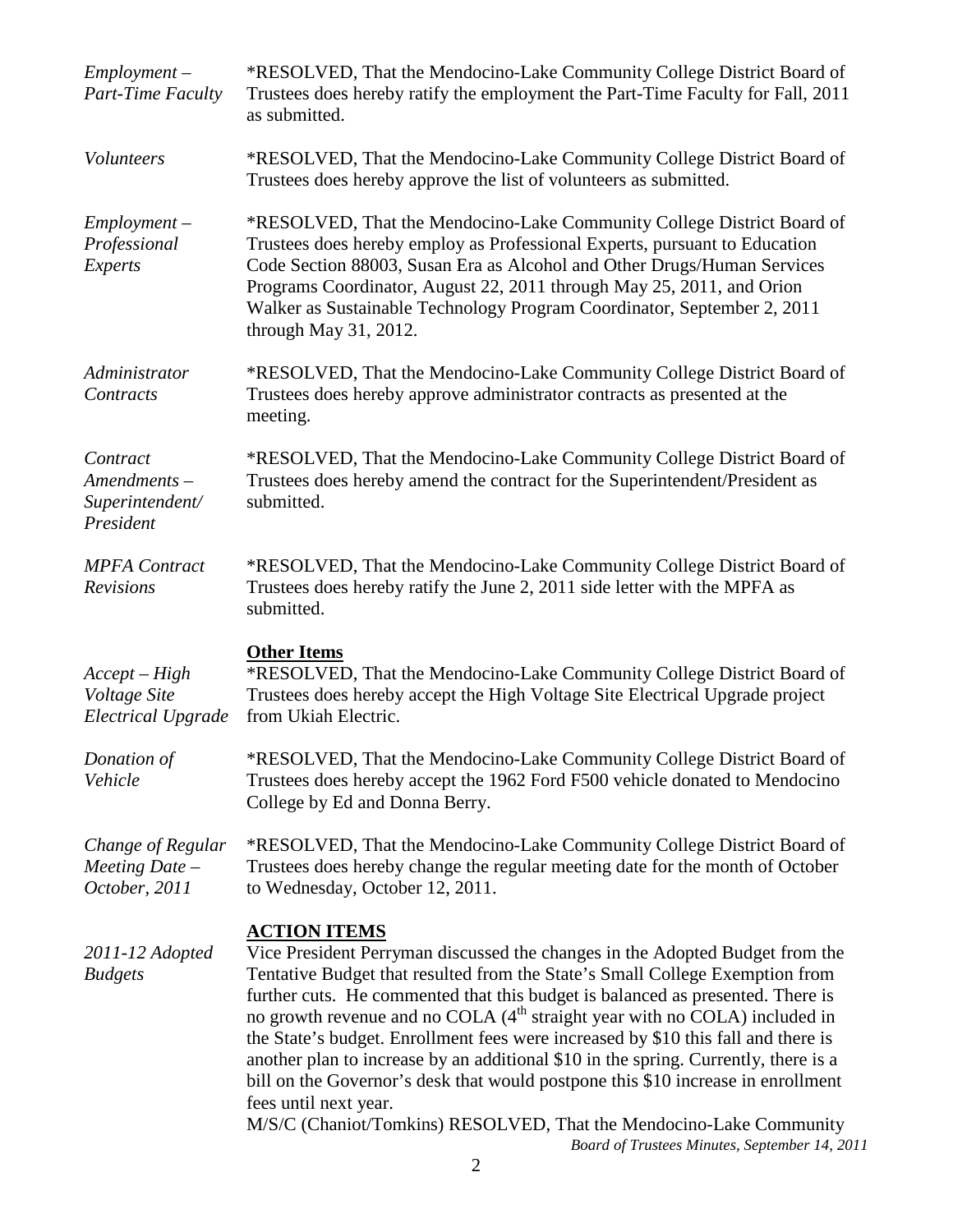|                                                     | College District Board of Trustees does hereby adopt the proposed 2011-12<br>Adopted Budgets as presented and shown on Attachments A through J.                                                                                                                                                                                                                                                                                                                                                                                                                                                                                                                                           |
|-----------------------------------------------------|-------------------------------------------------------------------------------------------------------------------------------------------------------------------------------------------------------------------------------------------------------------------------------------------------------------------------------------------------------------------------------------------------------------------------------------------------------------------------------------------------------------------------------------------------------------------------------------------------------------------------------------------------------------------------------------------|
| Library/Learning<br>Center - Change<br>Order No. 10 | M/S/C (Chaniot/Tomkins) RESOLVED, That the Mendocino-Lake Community<br>College District Board of Trustees does hereby ratify Change Order No. 10 for<br>the Library/Learning Center project to Midstate Construction in the amount of<br>\$545.                                                                                                                                                                                                                                                                                                                                                                                                                                           |
| Library/Learning<br>Center Furniture                | M/S/C (Tomkins/Ubelhart) RESOLVED, That the Mendocino-Lake Community<br>College District Board of Trustees does hereby award the Library/Learning<br>Center Furniture as follows:<br>Award Group $A -$ Open Line to Corner Office, in the amount of \$390,453.30<br>Award Group B – Campus Standard to One Workplace in the amount of<br>\$341,780.58<br>Award Group C – Workstations to Sidemark, in the amount of \$127,894.75                                                                                                                                                                                                                                                          |
| Award Contract-<br>Lake County<br>Center            | M/S/C (Tomkins/Chaniot) RESOLVED, That the Mendocino-Lake Community<br>College District Board of Trustees does hereby award the construction contract<br>for the Lake County Center to Wright Contracting, Inc. in the amount of<br>\$10,175,000.                                                                                                                                                                                                                                                                                                                                                                                                                                         |
| Library Resolution<br>Resolution<br>#09-11-01       | Superintendent/President Lehner informed the Board that this proposed<br>resolution was submitted by City Councilmember Benj Thomas who also is on<br>the Mendocino County Library Board. He is looking for as many residents as<br>possible to express their support for the Library.                                                                                                                                                                                                                                                                                                                                                                                                    |
|                                                     | Trustee Tomkins questioned how this applies to Lake County residents as the<br>ballot measure is for Mendocino County libraries. Superintendent/President<br>Lehner responded that the Board, in adopting this resolution, would be<br>expressing support for libraries in general.                                                                                                                                                                                                                                                                                                                                                                                                       |
|                                                     | Superintendent/President Lehner also offered that Trustee Haynes who would be<br>coming to the meeting late, expressed to her his suggestion of consolidating the<br>county libraries with the college library. Academic Senate President and Head<br>Librarian Koetzner discussed the importance of access to all libraries for various<br>community residents. He does not believe the public library and the college<br>library are compatible due to the different collections in a public library versus a<br>college academic library. He stated that as an institution that supports inquisitive<br>thinking and access to knowledge, the District should support this resolution. |
|                                                     | M/S/C (Eriksen/Ubelhart) RESOLVED, That the Mendocino-Lake Community<br>College District Board of Trustees does hereby support putting a measure on the<br>November 2011 ballot which will approve a 1/8 cent sales tax to fund the<br>Mendocino County Library system.                                                                                                                                                                                                                                                                                                                                                                                                                   |
|                                                     | Roll Call Vote:<br>Yes: Trustees Chaniot, Eriksen, Ubelhart, Clark, and Student Trustee Evans<br>No: Trustee Tomkins                                                                                                                                                                                                                                                                                                                                                                                                                                                                                                                                                                      |
|                                                     | <b>INFORMATIONAL REPORTS</b>                                                                                                                                                                                                                                                                                                                                                                                                                                                                                                                                                                                                                                                              |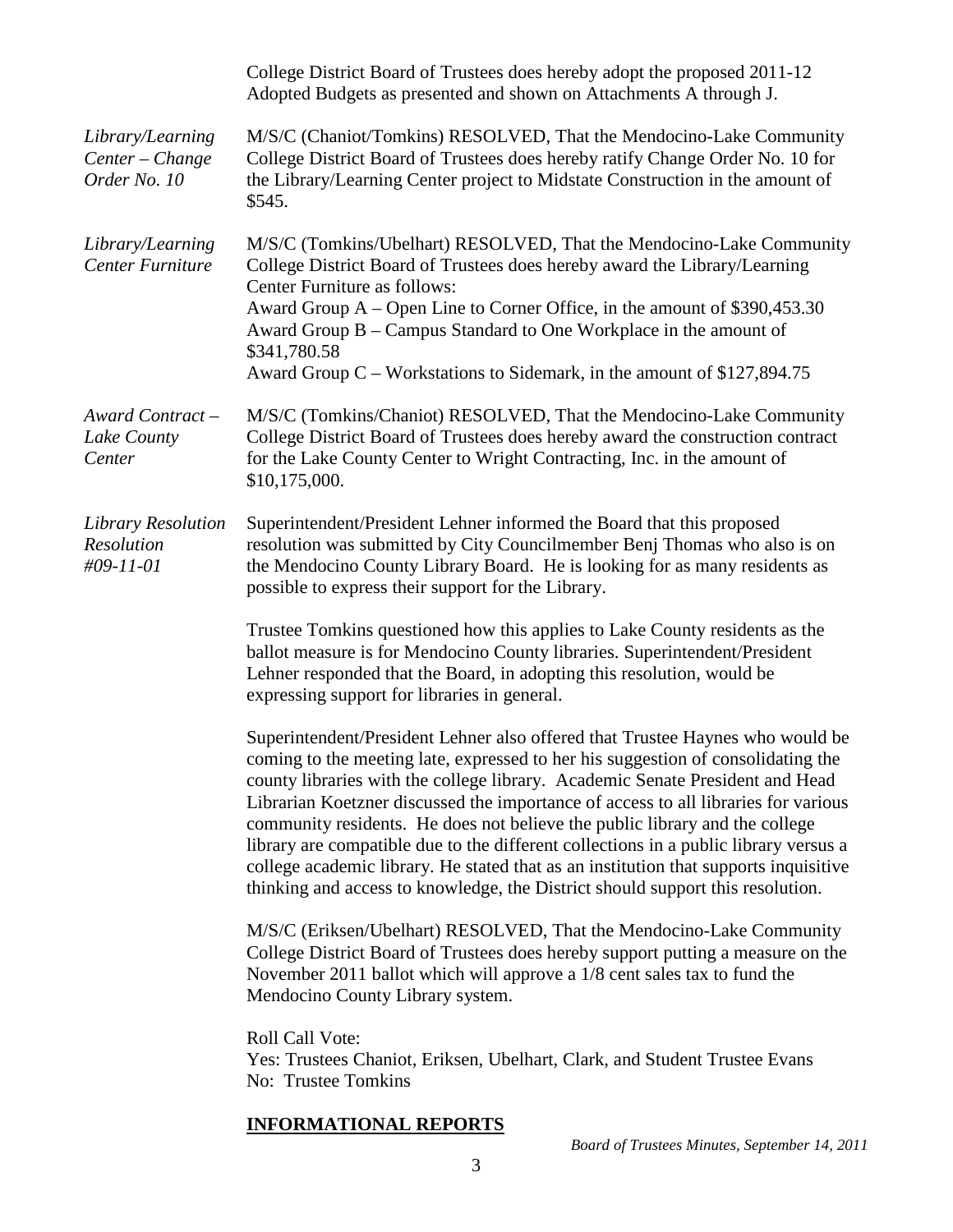| President's Report                                 | A written report was submitted by Superintendent/President Lehner. The<br>following was offered in addition:<br>Superintendent/President Lehner advised the Board that she has been<br>elected to the Statewide CEO board which advises on policy through the<br>California Community College League.                                     |
|----------------------------------------------------|-------------------------------------------------------------------------------------------------------------------------------------------------------------------------------------------------------------------------------------------------------------------------------------------------------------------------------------------|
| Education and<br><b>Student Services</b><br>Report | A written report was submitted by Meridith Randall, Vice President of<br>Education and Student Services. The following was offered in addition:<br>Vice President Randall presented a list of upcoming activities and events.                                                                                                             |
| Administrative<br><b>Services Report</b>           | A written report was submitted by Larry Perryman, Vice President of<br>Administrative Services.                                                                                                                                                                                                                                           |
| Measure W<br><b>Bond Report</b>                    | The Measure W Quarterly Bond Report was submitted by Larry Perryman, Vice<br>President of Administrative Services.                                                                                                                                                                                                                        |
|                                                    | Trustee Haynes arrived during this discussion.                                                                                                                                                                                                                                                                                            |
| Mendocino<br>College<br>Foundation, Inc.           | A written report was submitted by Katie Wojcieszak, Executive Director of the<br>Mendocino College Foundation. The following was offered in addition:<br>Community members invited by Foundation Director John Bogner<br>participated in a tour of campus and luncheon with Superintendent/President<br>Lehner. Future tours are planned. |
| Constituents<br>Report                             | A written report was submitted by John Koetzner, Academic Senate President.                                                                                                                                                                                                                                                               |
| <b>Health Benefits</b><br>Report                   | A annual written report on the history of the Health Benefits was submitted as<br>information.                                                                                                                                                                                                                                            |
| <b>Trustee Reports</b>                             | <b>TRUSTEE COMMUNICATION</b><br>A written report was submitted by Trustee Eriksen. Oral reports were given by<br>Trustees Eriksen, Ubelhart, and Chaniot.                                                                                                                                                                                 |
| Policy 204<br>Organization                         | "BIG PICTURE"<br>At the recent board workshop, Trustees reviewed proposed changes and offered<br>further suggestions for revisions to Policy 204 Organization. Suggestions were<br>included in the revised Policy and presented for approval.                                                                                             |
|                                                    | M/S/C (Tomkins/Eriksen) RESOLVED, That the Mendocino-Lake Community<br>College District Board of Trustees does hereby approve the changes to Policy<br>204 as presented.                                                                                                                                                                  |
| 2011-12 Goals and<br><i>Objectives</i>             | At the recent Board workshop, Board Goals and Objectives were developed.<br>The final version was presented for adoption. Trustees discussed some of the<br>possible ways to implement their goals.                                                                                                                                       |
|                                                    | M/S/C (Tomkins/Chaniot) RESOLVED, That the Mendocino-Lake Community<br>College District Board of Trustees does hereby adopt the 2011-12 Goals and<br>Objectives as presented.                                                                                                                                                             |